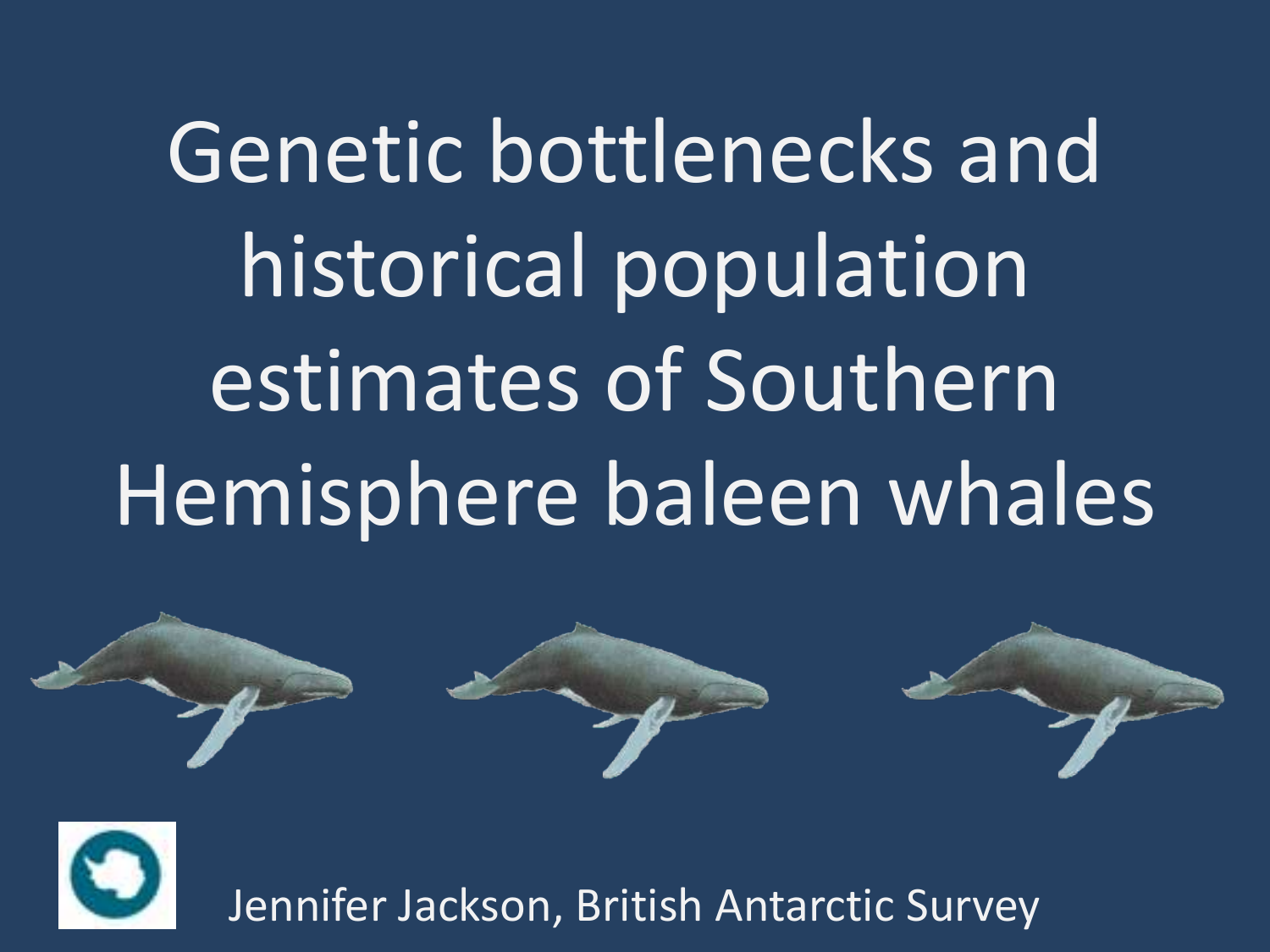## Molecular time travel

- Molecular tools for estimating:
	- long term population sizes (deep time)
	- minimum abundance during recent whaling bottlenecks (last 200 years)
	- Population dynamic changes in the future



• Focus: humpback whales, blue whales, minke whales and southern right whales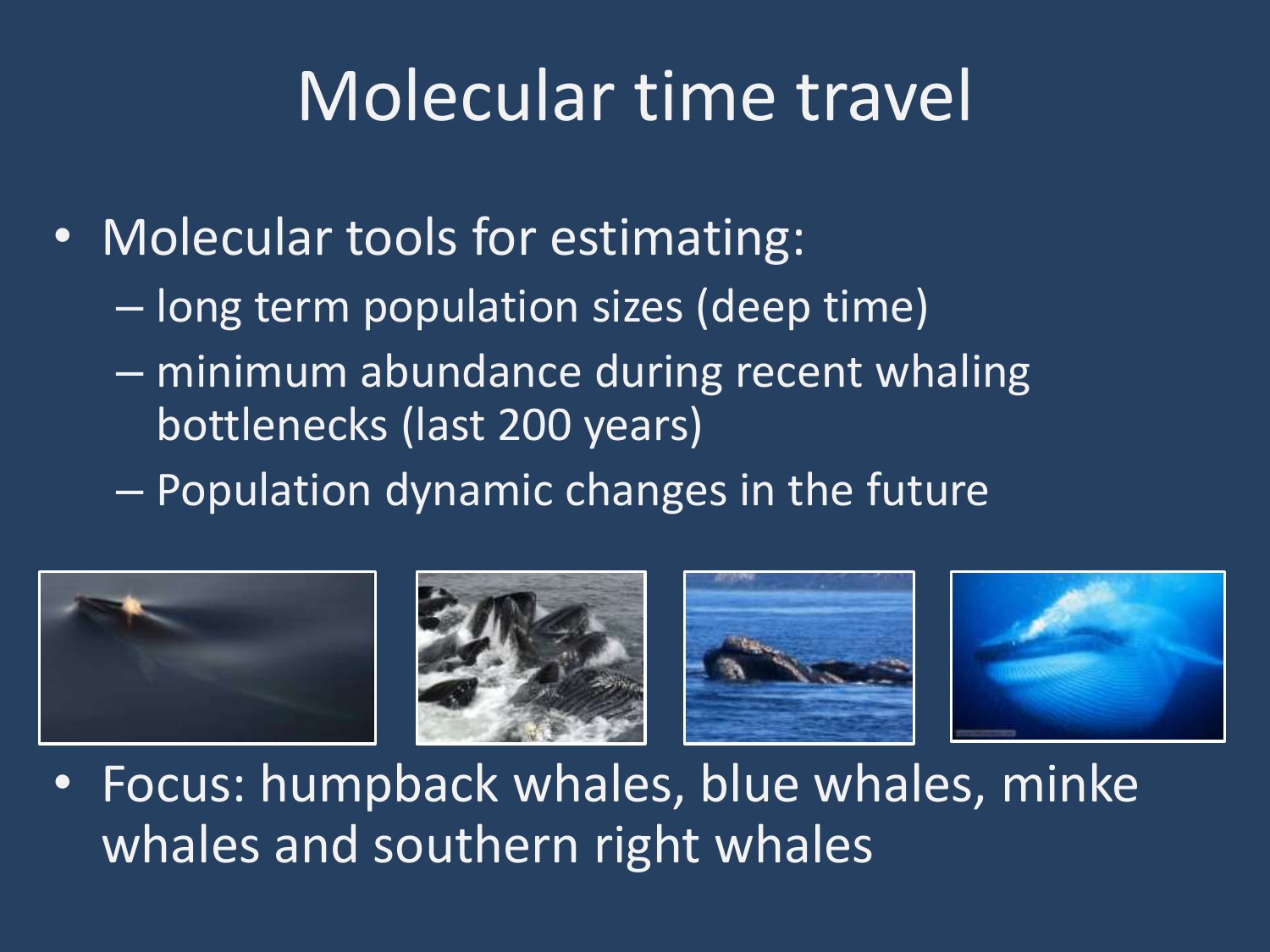## Baleen whales and the Southern Ocean: a long history



 $d)$ 

 $10 \text{ cm}$ 



Deméré et al. (2008) Syst Biol **57**, 15-37, Fig 1 Marx and Uhen (2010) *Science* **327**, 993-996, Fig 1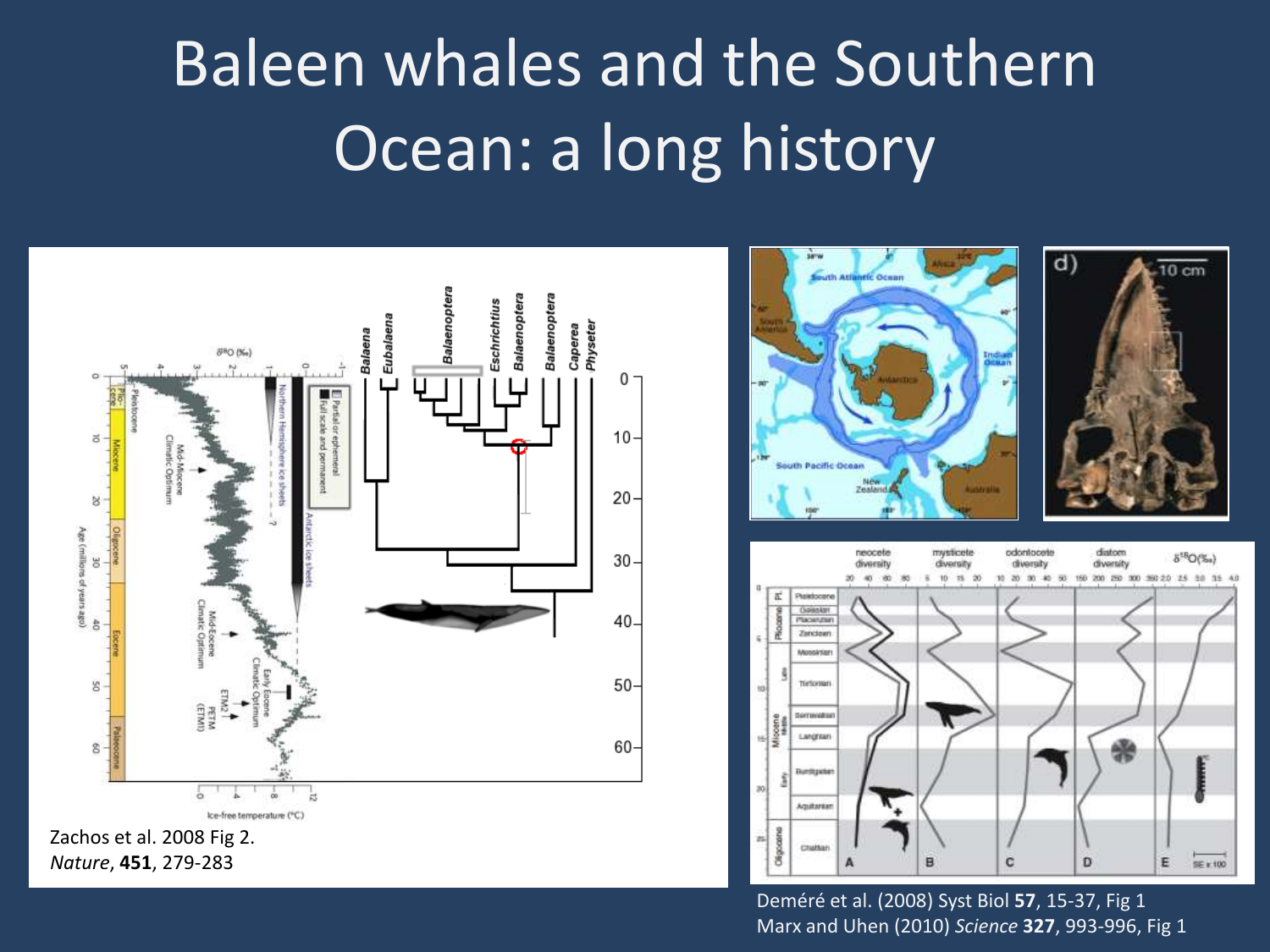## Genetic diversity relates to long-term abundance

#### Genetic lineages through time



Diversity Θ measures the genetic distance among individuals in the population. Large Θ = large historical abundance Θ = 4Neµ



- Nucleotide diversity (accounting for population subdivision)
- Genetic substitution rate  $\mu$
- Generation times

 $Θ = 0.0071$ ,  $µ = 4.54x10<sup>-10</sup>$  bp / year generation time= 17.65 years

Ruegg et al. Mol Ecol (2010) 19, 281–291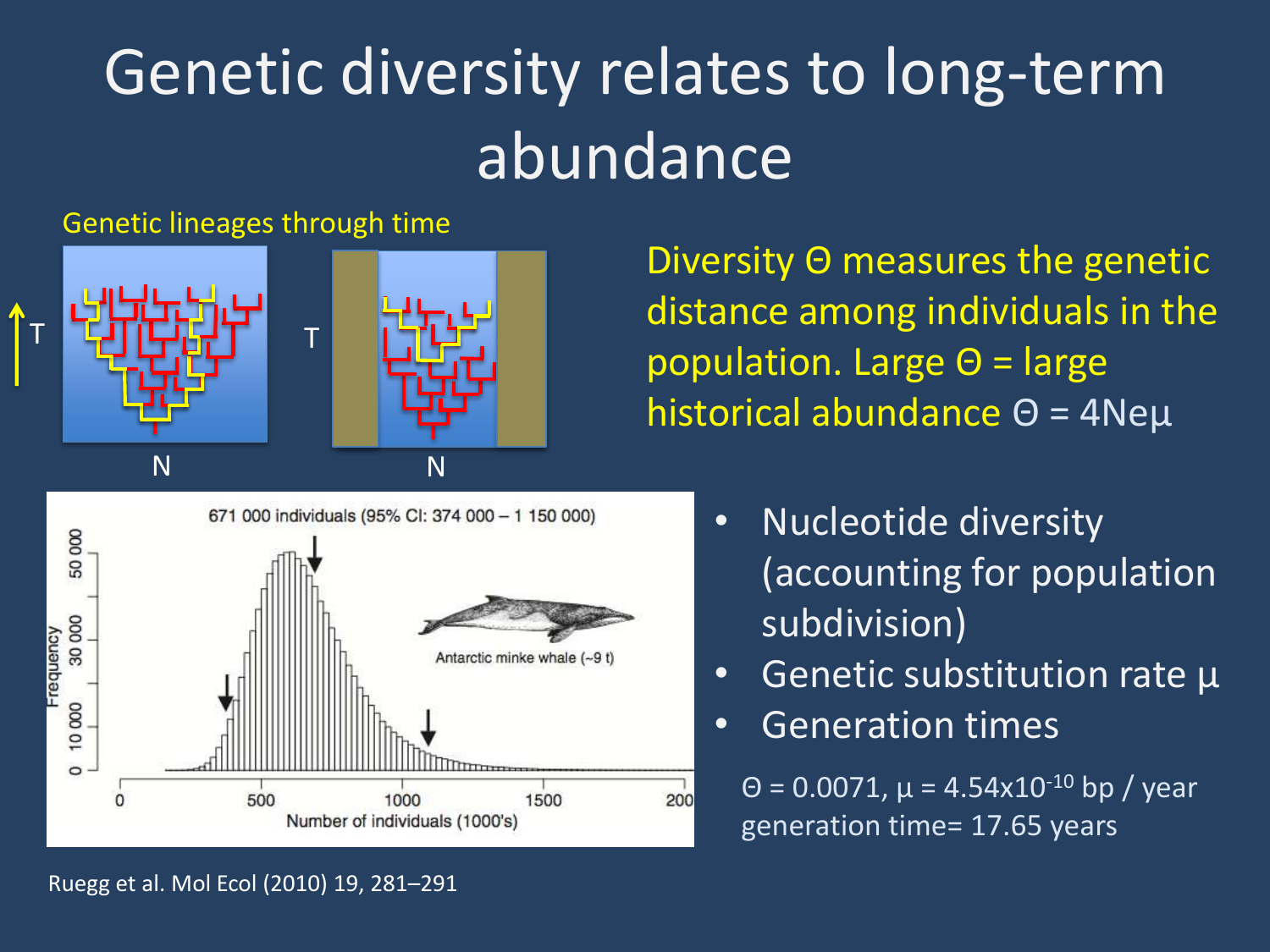# Population changes through time

• Molecular estimates of diversity can also contain signals of rapid past population change



Molecular 'skyline' of Southern Hemisphere humpback Θ diversity through time

- Segregated from northern ocean diversity
- ≈2,800 mitochondrial DNA control region sequences
- $\mu$  = 5.2% per million years
- Generation time 21.5 yr
- MIGRATE Bayesian analysis

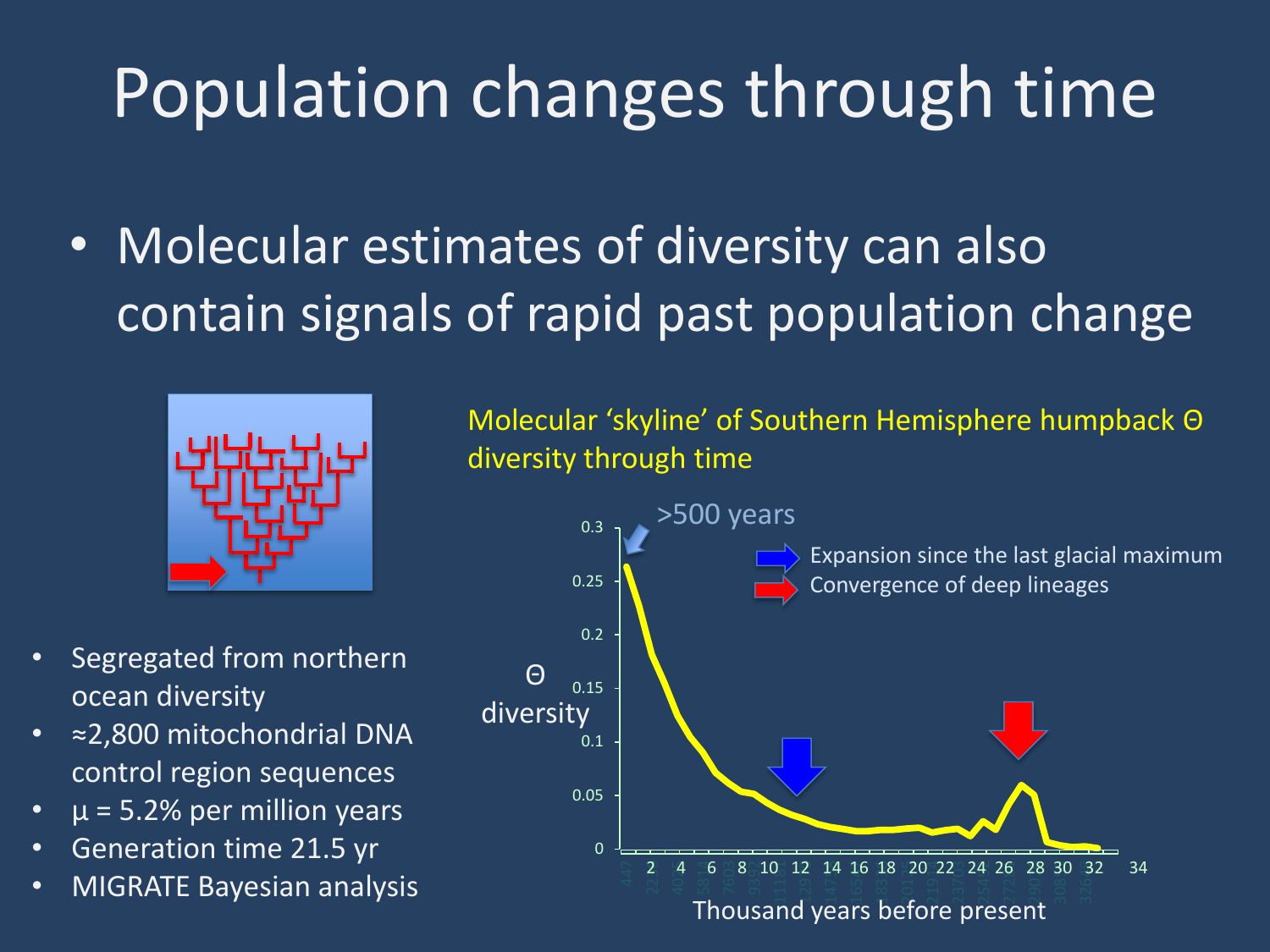20<sup>th</sup> century kills of Southern Oceanassociated baleen whales

- Antarctic blue <sup>a</sup> 346,000
- Pygmy blue<sup>a</sup> 13,000
- 
- 
- Humpback c 220,000
- Southern right  $d > 5,000$
- Minke b,e 117,000

• Sei  $\frac{b}{208,000}$ • Fin  $^{\rm b}$  723,000



<sup>a</sup>Branch et al. IWC SC/60/SH9, <sup>b</sup>Clapham and Baker 2001, <sup>c</sup>Allison IWC catch database, <sup>d</sup>IWC Comprehensive assessment of southern right whales, <sup>e</sup>IWC special permit catches 2001-2012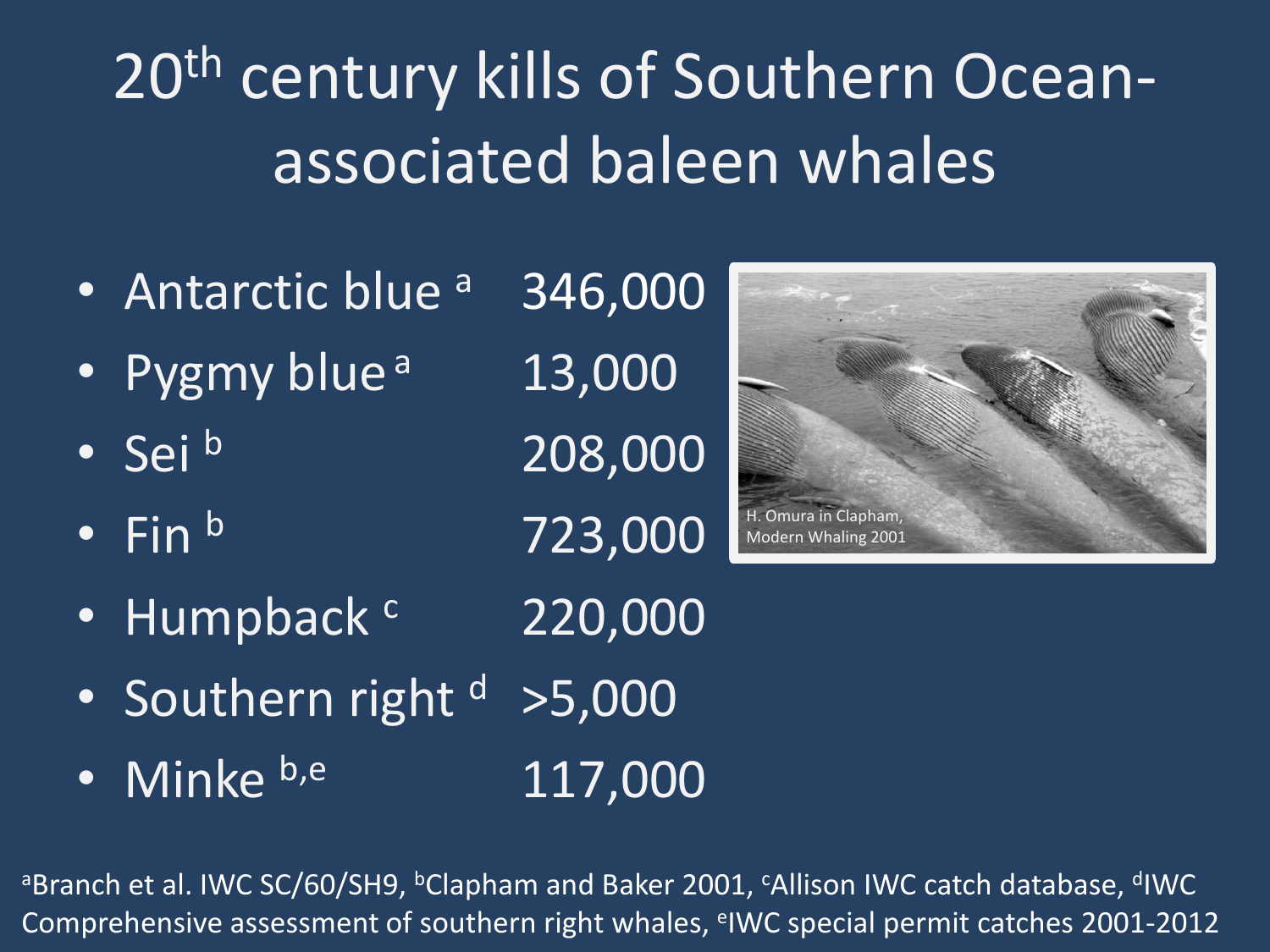# 19<sup>th</sup> century baleen whale kills

| <b>Species</b>    | Net:<br><b>1600s</b> | <b>Basque</b><br>style:<br>1050s    | <b>American style</b><br>shore: 1600s                                                                                  | <b>American style</b><br>pelagic: mid<br>1700s | <b>Norwegian style</b><br>shore: 1860s |
|-------------------|----------------------|-------------------------------------|------------------------------------------------------------------------------------------------------------------------|------------------------------------------------|----------------------------------------|
| <b>Blue</b>       |                      |                                     |                                                                                                                        |                                                | SA, IO                                 |
| Sei               |                      |                                     |                                                                                                                        |                                                | SA, IO                                 |
| Fin               |                      |                                     |                                                                                                                        |                                                | SA, IO                                 |
| Humpback          | NZ                   | <b>Brazil</b>                       | Australia, Chile,<br>Equatorial<br>Guinea,<br>Mozambique,<br>New Hebrides,<br>New Zealand,<br>Norfolk Island,<br>Tonga | SA, SP, IO                                     | <b>SA, IO</b>                          |
| Southern<br>right |                      | Brazil,<br>South<br><b>Atlantic</b> | Australia, Chile,<br>New Zealand,<br>South Africa                                                                      | SA, SP, IO                                     |                                        |

Reeves and Smith (2006) A taxonomy of world whaling *in* Estes et al. *Whales, whaling and ecosystems*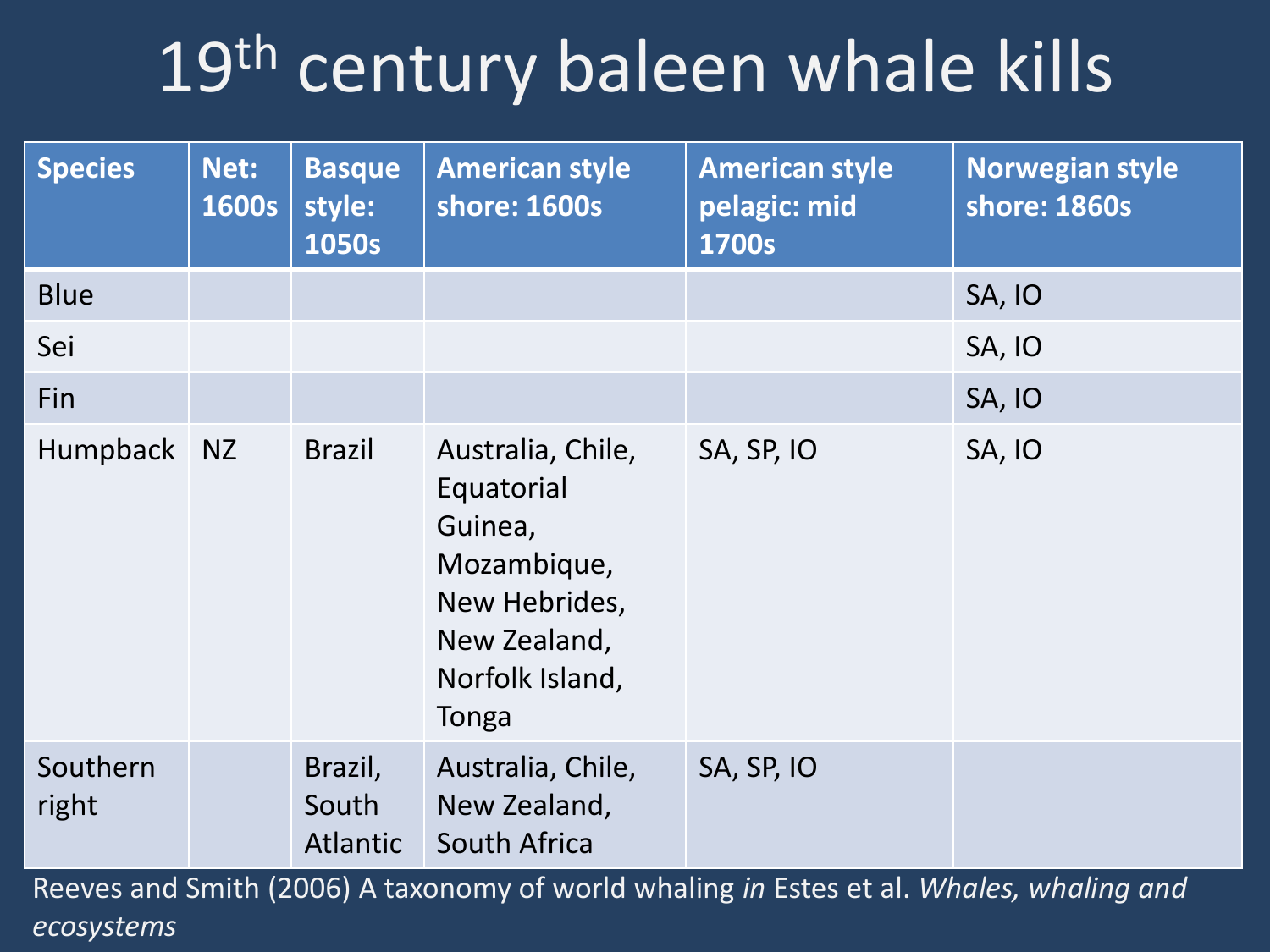Genetics can aid population assessments of baleen whales

- Tool for individual ID, also sex specific abundance estimates
- Population mixing (i.e. assignment)
- Haplotype diversity relates to minimum bottleneck size (i.e. number of maternal lineages)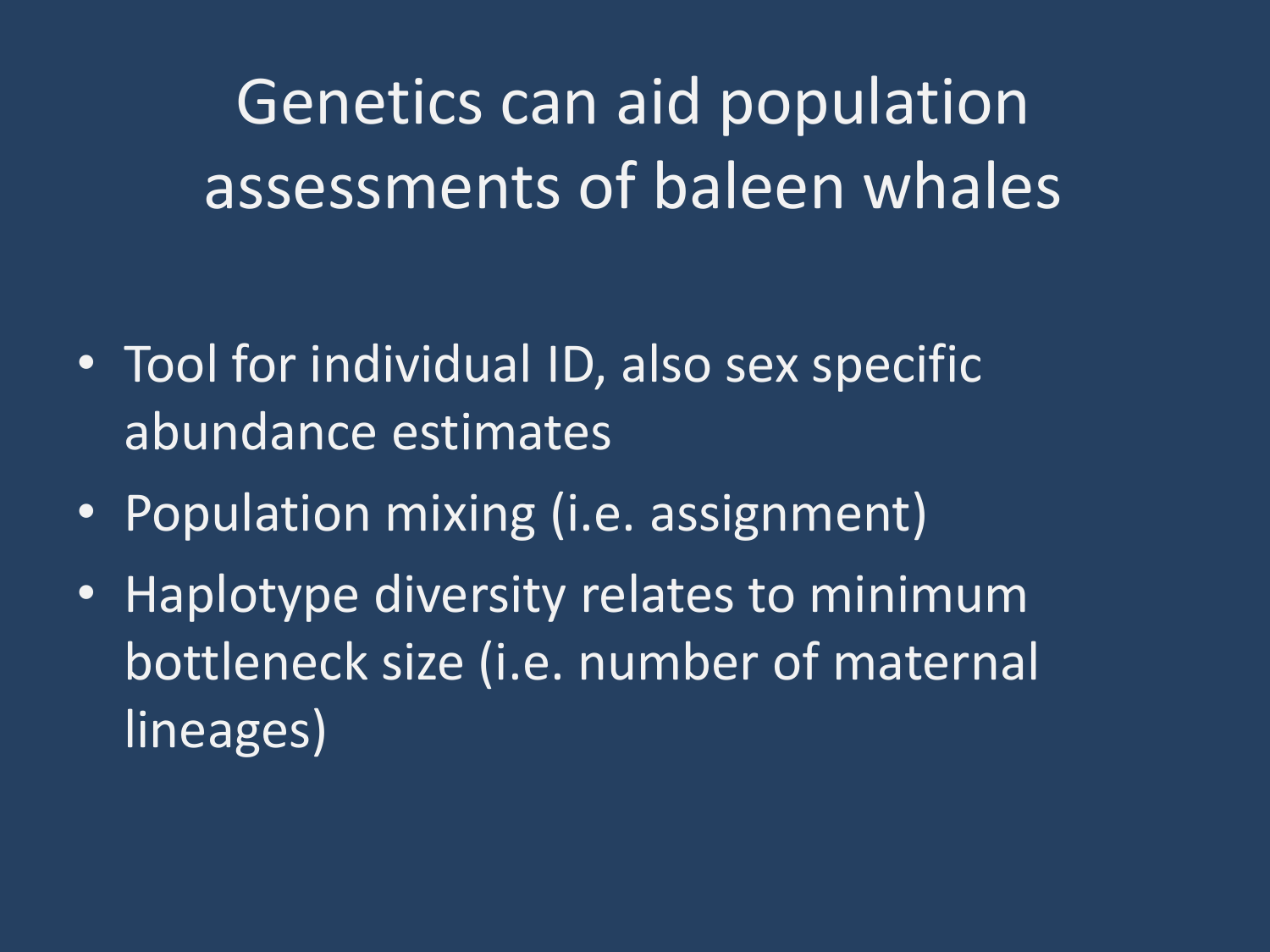Population dynamics models are used to understand how whale abundance has changed in response to whaling



Baker and Clapham 2004, from IWC 2001 Comprehensive assessment of southern right whales

Logistic population models (HITTER and FITTER)

> Current abundance Trend in abundance Catch history Minimum bottleneck abundance Population sub-structure

Population model finds the initial (pre-exploitation) abundance value that most closely 'fits' the estimated trend and current abundance

Assumes static carrying capacity through time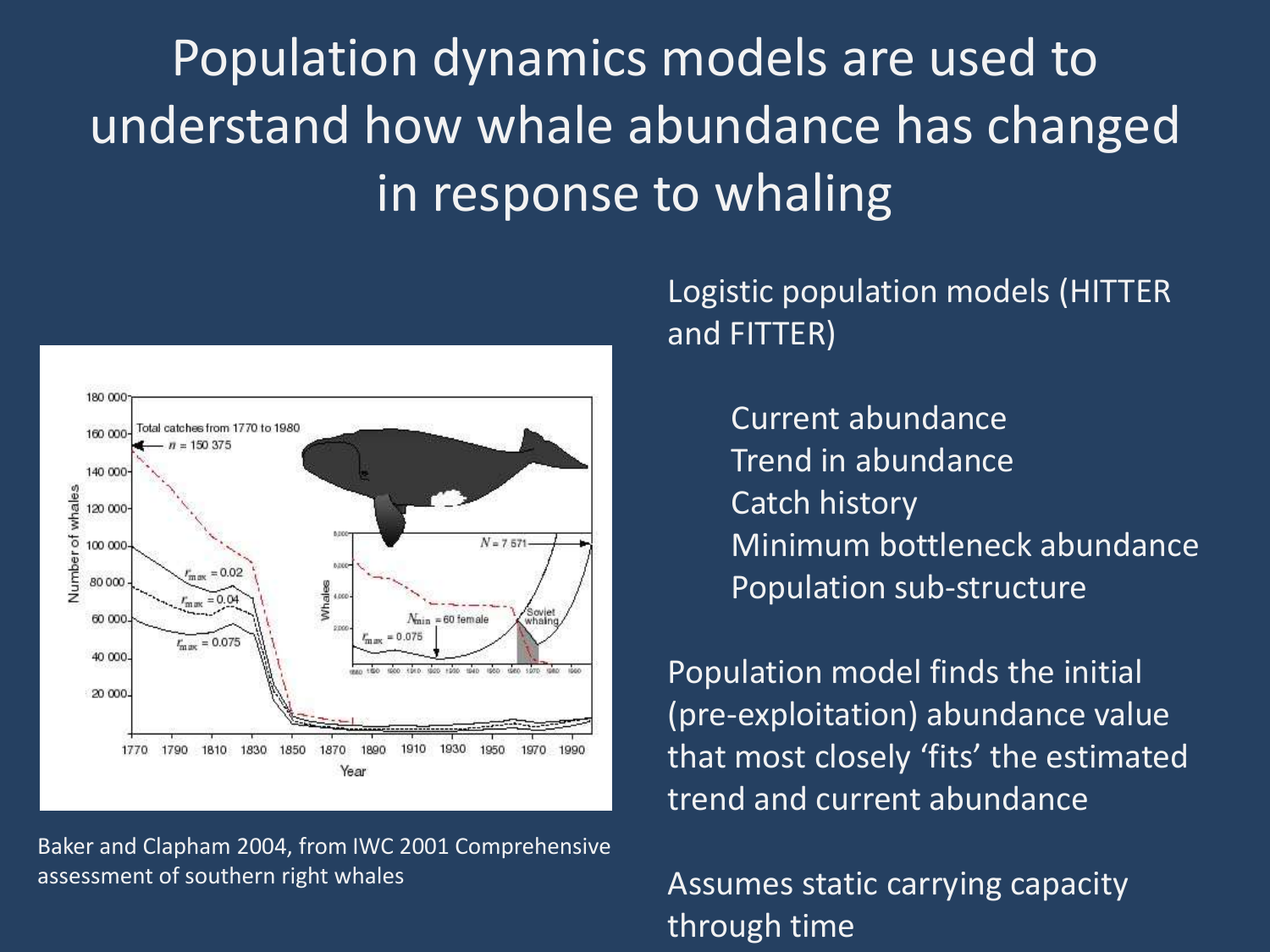### N<sub>min</sub> derived from mitochondrial lineages ('haplotypes')

Number of haplotypes in current population = minimum number of mothers that must have passed through the bottleneck

4 x haplotypes (mothers) = *Nmin* lower bound

*Nmin*

#### time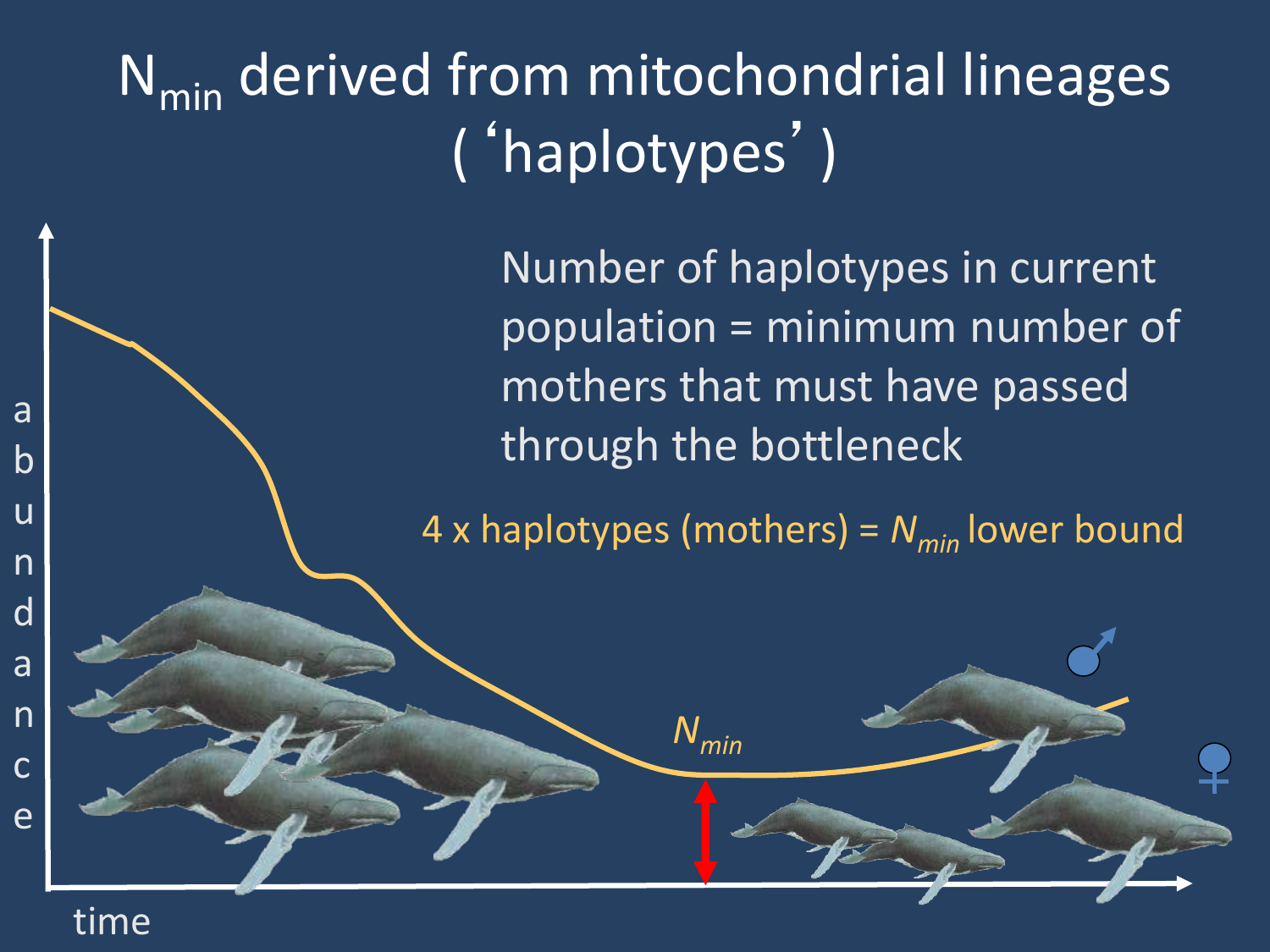### Estimating bottleneck size

2. Population sample (sequence length, sample size)



#### time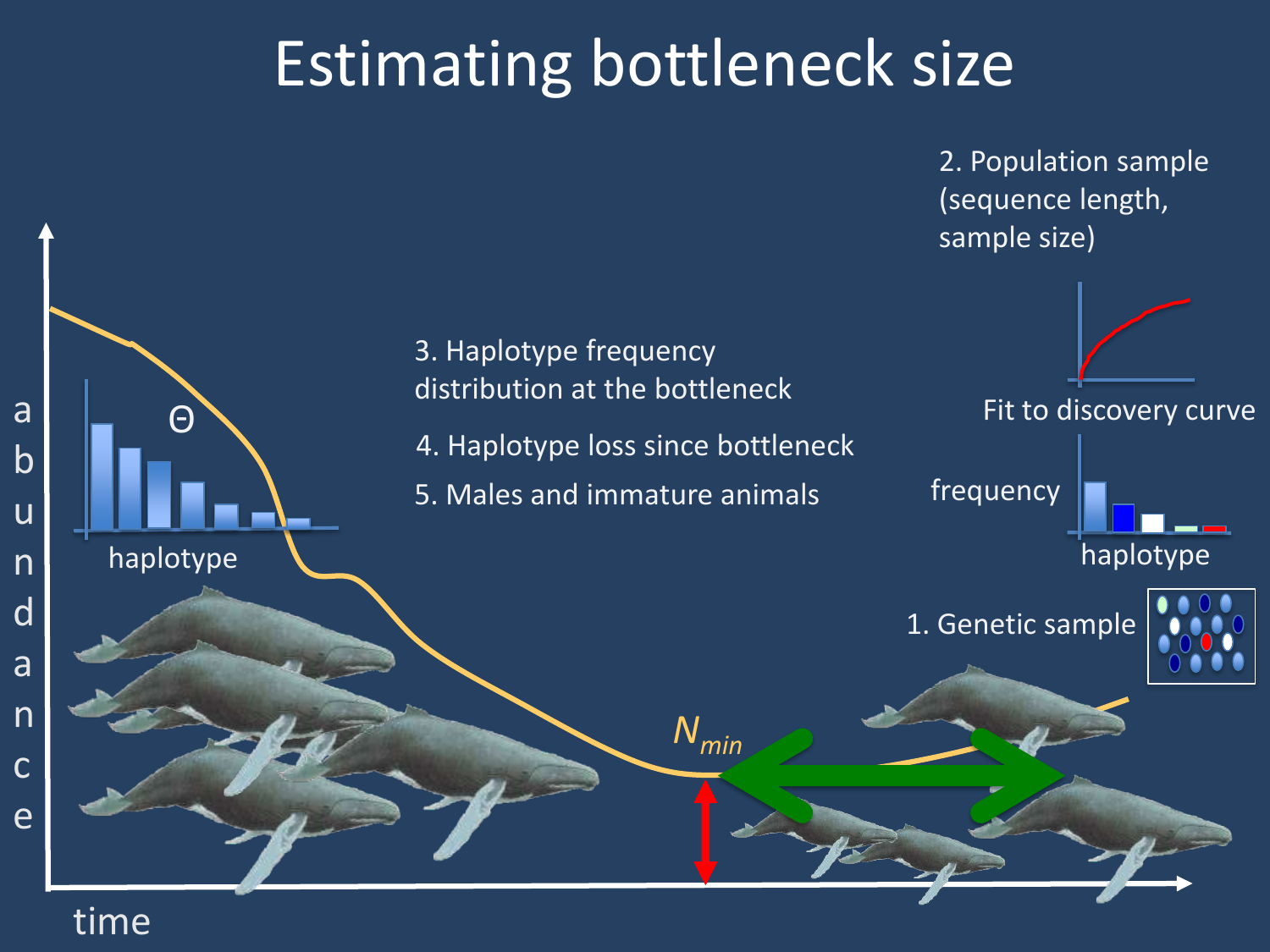## Southern right and Antarctic blue whales: less bottlenecked?



Southern right whales: IWC et al. (2001), Jackson et al. (2008) Mol Ecol 17, 236-251. Jackson et al. (2009) Mol Ecol 18, 4134-4135.

Branch (2008) IWC SC/60/SH7, Branch and Jackson (2008) IWC SC/60/SH10…. But see Sremba et al. 2012 PLoS One  $7(3)$  e32579 as haplotypes =  $52$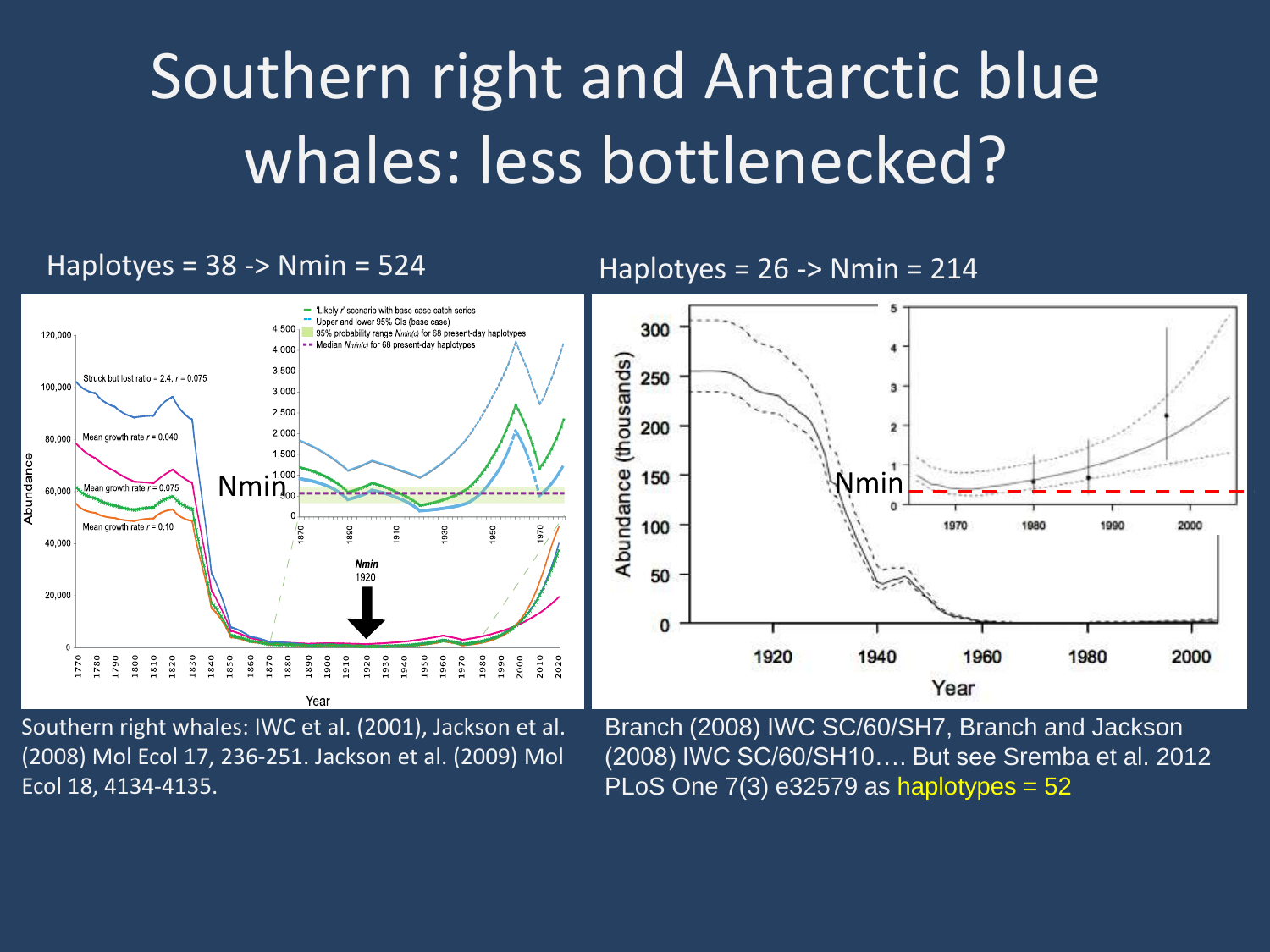## Into the future: changing carrying capacity in the Southern Ocean?

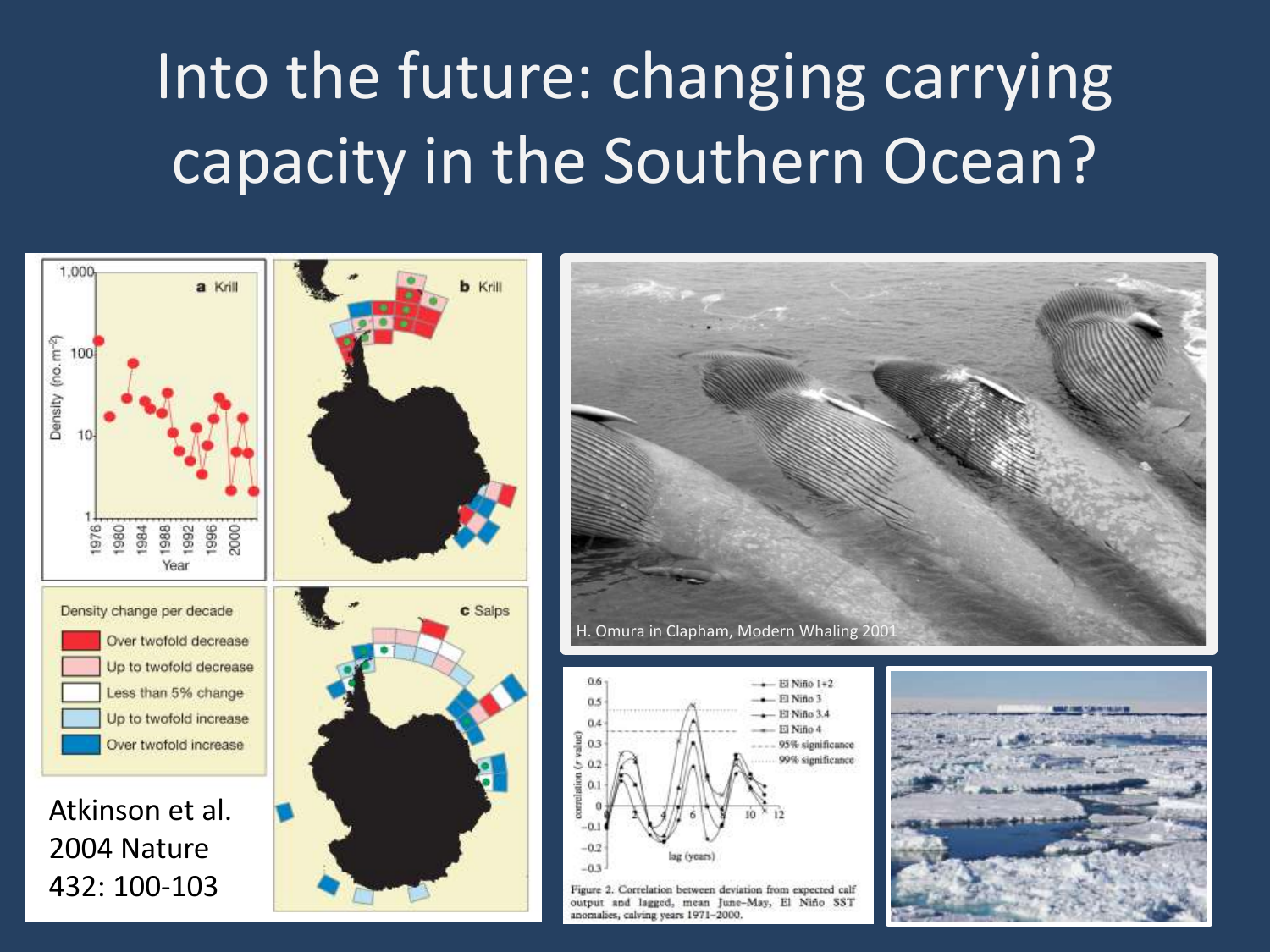### Genetics to monitor future change

Genetic 'baselines' for large baleen whales complete or under way: humpbacks, blues, southern rights, minkes, fins

Population genomic markers: rapid evolution, detection of change in population abundance and connectivity over time, e.g. mark recapture, mixed stock analysis

Biopsy samples have multiple downstream uses, e.g. prey isotopes, pollutant measures, pathogen loads